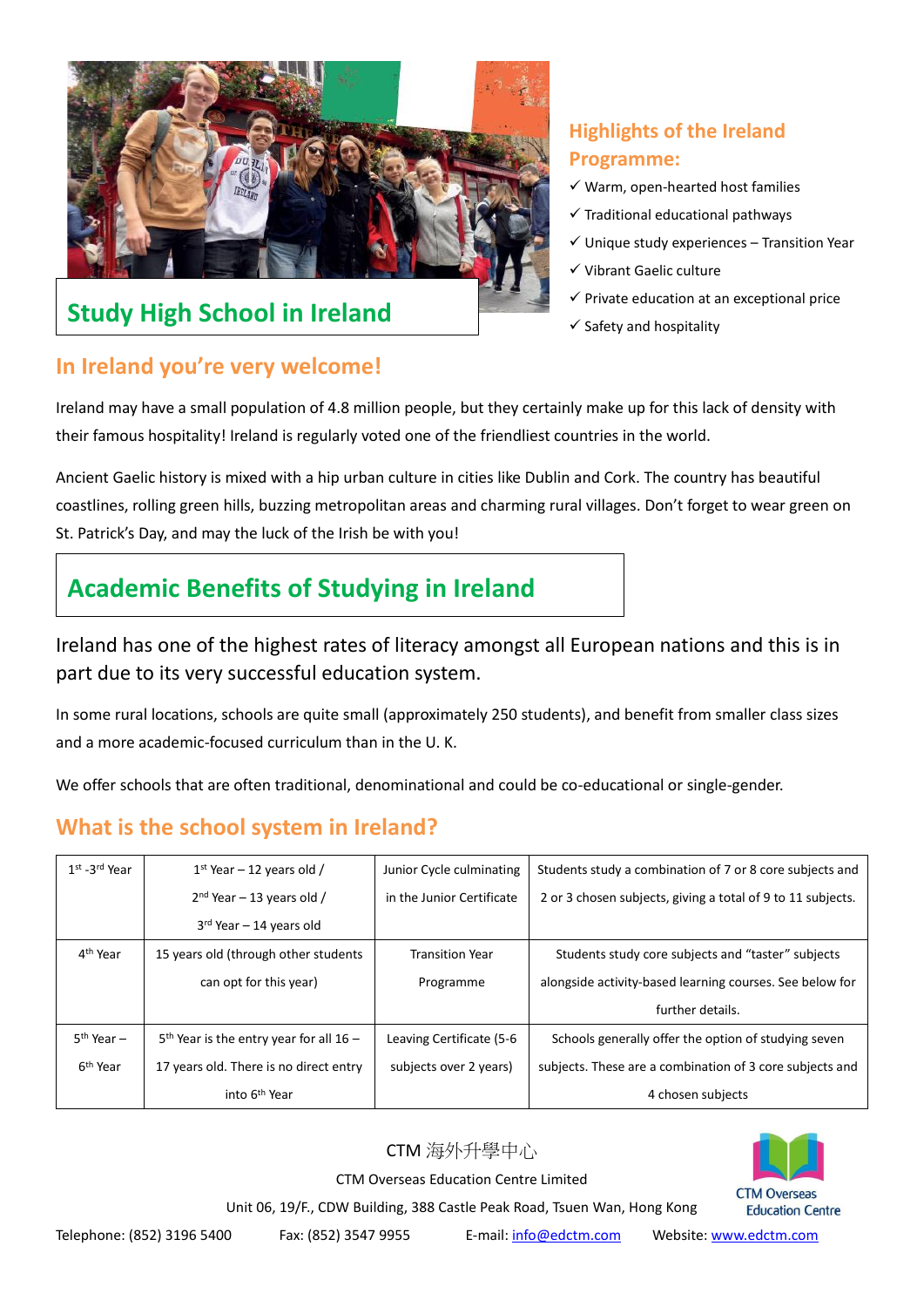## **What is Transition Year?**

The Transition Year Programme is unique to Ireland and is designed to prepare teenagers for adult life. In addition to academic core subjects (including English and Mathematics), students take "taster" subjects from the  $5<sup>th</sup>$  Year syllabus so that they can make a more informed decision regarding which subjects they wish to study for the Leaving Certificate. However, the biggest draw for the Transition Year programme is its practical aspect. Each school has a wide variety of activity -based learning courses including work experience, fashion design, sports,



performing arts, field trips, debating, running a mini business and many more. The main benefit of this kind of learning is that students get a break from an endless cycle of examinations and assessment so that they can enter the 5<sup>th</sup> Year as more well-rounded students who know where their strengths lie.

## **What can students do with the Leaving Certificate?**

Many students wish to stay for the full two years of the Leaving Certificate programme in order to graduate from Irish High School and enter some of the fantastic universities that Ireland has to offer. Additionally, some students choose to go abroad to study in other destinations such as the U. K.

# **Academic Exchange Programme Academic Year -** €**17,500 (HKD152,250)**

**Semester -** €**11,950 (HKD103,970)**

International students who do not hold EU passports, the Academic Exchange Programme offers the opportunity to experience Irish High School for one low flat price!

### **Key facts:**

- No-choice programme students will be placed in a school best suited to their study and career interests
- Placement can be anywhere in Ireland usually in smaller communities
- Host family's accommodation
- Private Day School
- Students who want to study in Ireland and experience Irish high school life at a great price
- Students who want to aim for university students can apply for multiple years at the same school in order to



### **Program Period:**

- ➢ Academic Year: September June / July
- $\triangleright$  Semester: September February or January June
- ➢ Term: September December or January March
- $\triangleright$  Multiple Years: Students can stay for multiple years. This is the perfect option for students looking to graduate and continue their studies at a university in Ireland or other countries.

**Minimum Age:** 14 years old (on 1<sup>st</sup> September) **English Requirement:** IELTS 4.0 or ELTiS 215 **Academic Requirement:** Average or above